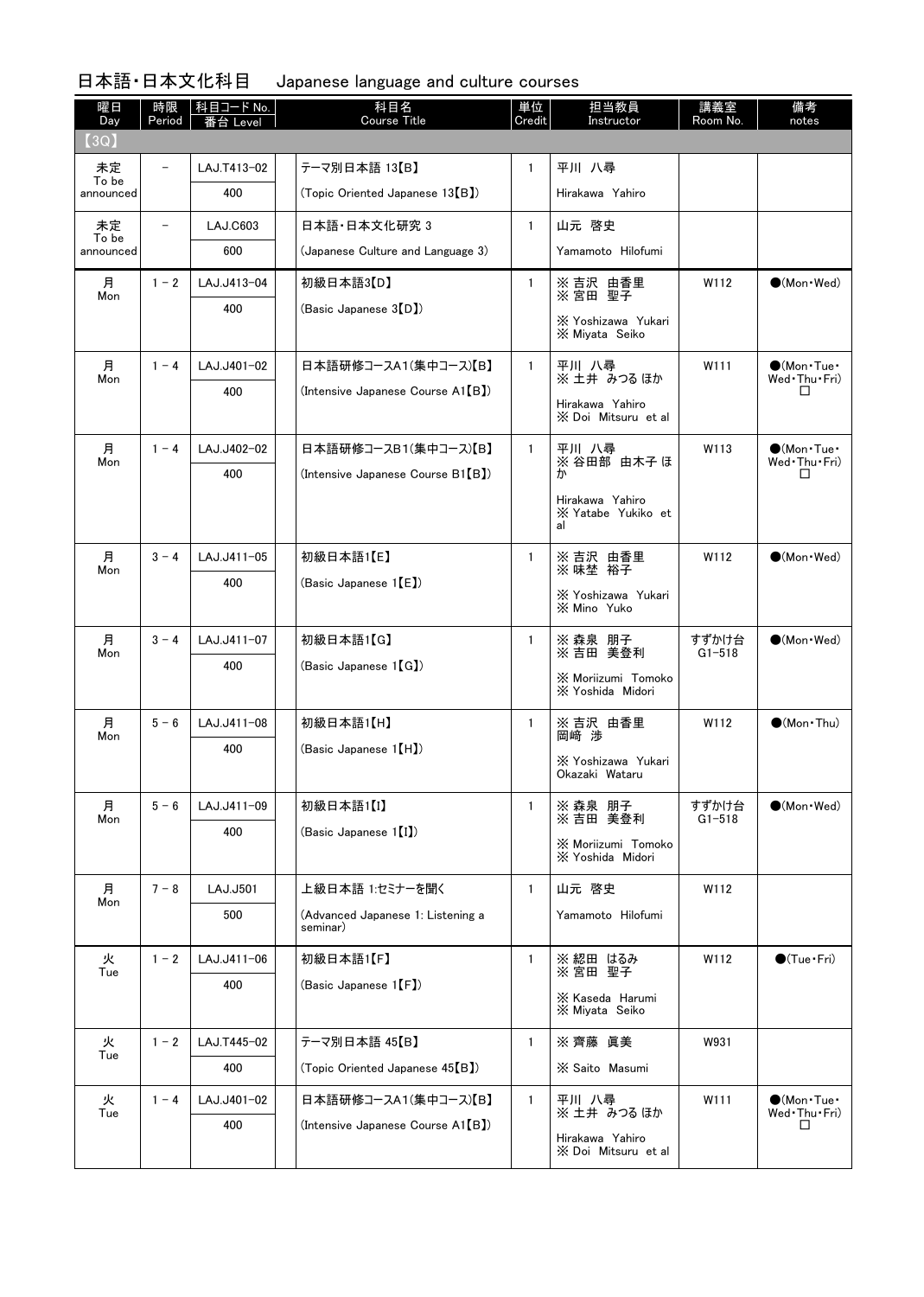| 曜日<br>Day | 時限<br>Period | 科目コード No.<br>Level | 科目名<br><b>Course Title</b>                   | 単位<br>Credit | 担当教員<br>Instructor                          | 講義室<br>Room No. | 備考<br>notes                                        |
|-----------|--------------|--------------------|----------------------------------------------|--------------|---------------------------------------------|-----------------|----------------------------------------------------|
| (3Q)      |              |                    |                                              |              |                                             |                 |                                                    |
| 火<br>Tue  | $1 - 4$      | LAJ.J402-02        | 日本語研修コースB1(集中コース)【B】                         | $\mathbf{1}$ | 平川 八尋<br>※ 谷田部 由木子 ほ                        | W113            | $\bigcirc$ (Mon•Tue•<br>Wed Thu Fri)               |
|           |              | 400                | (Intensive Japanese Course B1(B))            |              | ゕ                                           |                 | □                                                  |
|           |              |                    |                                              |              | Hirakawa Yahiro<br>X Yatabe Yukiko et<br>al |                 |                                                    |
| 火         | $3 - 4$      | LAJ.J421-06        | 中級日本語1【F】                                    | $\mathbf{1}$ | ※ 末田 美香子                                    | すずかけ台           |                                                    |
| Tue       |              | 400                | (Intermediate Japanese 1(F))                 |              | X Sueta Mikako                              | $G1 - 518$      |                                                    |
| 火<br>Tue  | $5 - 6$      | LAJ.J413-05        | 初級日本語3【E】                                    | $\mathbf{1}$ | ※ 西部 由佳                                     | W111            | $\bigcirc$ (Tue · Thu)                             |
|           |              | 400                | (Basic Japanese $3(E)$ )                     |              | X Nishibe Yuka                              |                 |                                                    |
| 火<br>Tue  | $5 - 6$      | LAJ.J423-06        | 中級日本語3【F】                                    | $\mathbf{1}$ | ※ 末田 美香子                                    | すずかけ台           |                                                    |
|           |              | 400                | $(Internet)$ apanese $3(F)$                  |              | X Sueta Mikako                              | $G1 - 518$      |                                                    |
| 火<br>Tue  | $5 - 6$      | LAJ.T401-03        | テーマ別日本語 01【C】                                | $\mathbf{1}$ | ※吉沢 由香里<br>※山中都                             | W112            | $\bigcirc$ (Tue · Thu)                             |
|           |              | 400                | (Topic Oriented Japanese 1 [C])              |              | X Yoshizawa Yukari<br>X Yamanaka Miyako     |                 |                                                    |
| 火         | $5 - 6$      | LAJ.T421-02        | テーマ別日本語 21【B】                                | $\mathbf{1}$ | ※ 斎藤 ちぐさ                                    | W113            |                                                    |
| Tue       |              | 400                | (Topic Oriented Japanese 21 [B])             |              | X Saito Chigusa                             |                 |                                                    |
| 火         | $7 - 8$      | LAJ.T423-02        | テーマ別日本語 23【B】                                | $\mathbf{1}$ | ※ 草野 宗子                                     | W111            |                                                    |
| Tue       |              | 400                | (Topic Oriented Japanese 23 <sup>[B]</sup> ) |              | X Kusano Muneko                             |                 |                                                    |
| 火<br>Tue  | $7 - 8$      | LAJ.T431-02        | テーマ別日本語 31【B】                                | $\mathbf{1}$ | ※ 斎藤 ちぐさ                                    | W113            |                                                    |
|           |              | 400                | (Topic Oriented Japanese 31 [B])             |              | X Saito Chigusa                             |                 |                                                    |
| 火<br>Tue  | $7 - 8$      | LAJ.T441-02        | テーマ別日本語 41【B】                                | $\mathbf{1}$ | ※山中 都                                       | W112            |                                                    |
|           |              | 400                | (Topic Oriented Japanese 41 [B])             |              | X Yamanaka Miyako                           |                 |                                                    |
| 水<br>Wed  | $1 - 2$      | LAJ.J411-05        | 初級日本語1【E】                                    | 1            | ※ 吉沢 由香里<br>※ 味埜 裕子                         | W112            | $\bigcirc$ (Mon · Wed)                             |
|           |              | 400                | (Basic Japanese 1【E】)                        |              | X Yoshizawa Yukari<br>X Mino Yuko           |                 |                                                    |
| 水         | $1 - 2$      | LAJ.J411-07        | 初級日本語1【G】                                    | $\mathbf{1}$ | ※ 森泉 朋子                                     | すずかけ台           | $\bullet$ (Mon · Wed)                              |
| Wed       |              | 400                | (Basic Japanese 1[G])                        |              | ※吉田 美登利<br><b>X Moriizumi Tomoko</b>        | $G1 - 518$      |                                                    |
|           |              |                    |                                              |              | X Yoshida Midori                            |                 |                                                    |
| 水<br>Wed  | $1 - 4$      | LAJ.J401-02        | 日本語研修コースA1(集中コース)【B】                         | $\mathbf{1}$ | 平川 八尋<br>※土井 みつるほか                          | W111            | $\bullet$ (Mon $\cdot$ Tue $\cdot$<br>Wed Thu Fri) |
|           |              | 400                | (Intensive Japanese Course A1(B))            |              | Hirakawa Yahiro                             |                 | ◻                                                  |
|           |              |                    |                                              |              | X Doi Mitsuru et al                         |                 |                                                    |
| 水<br>Wed  | $1 - 4$      | LAJ.J402-02        | 日本語研修コースB1(集中コース)【B】                         | $\mathbf{1}$ | 平川 八尋<br>※ 谷田部 由木子 ほ                        | W113            | $\bullet$ (Mon·Tue·<br>Wed Thu Fri)                |
|           |              | 400                | (Intensive Japanese Course B1(B))            |              | ゕ                                           |                 | □                                                  |
|           |              |                    |                                              |              | Hirakawa Yahiro<br>X Yatabe Yukiko et<br>al |                 |                                                    |
| 水         | $3 - 4$      | LAJ.J413-06        | 初級日本語3【F】                                    | $\mathbf{1}$ | ※ 吉田 美登利<br>※ 斎藤 ちぐさ                        | すずかけ台           | $\bigcirc$ (Wed•Fri)                               |
| Wed       |              | 400                | (Basic Japanese 3(F))                        |              | X Yoshida Midori                            | $G1 - 518$      |                                                    |
|           |              |                    |                                              |              | X Saito Chigusa                             |                 |                                                    |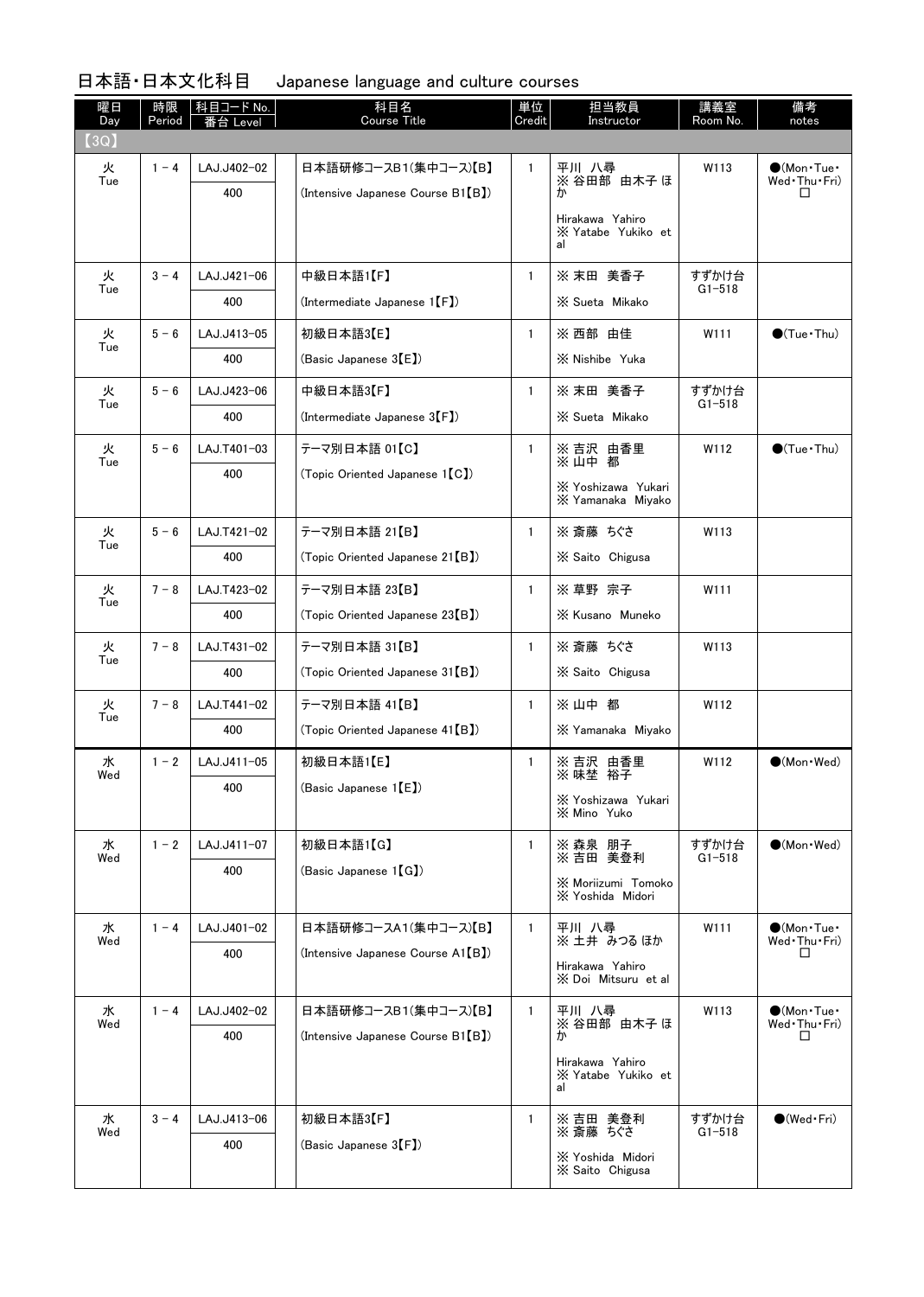| 曜日<br>Day | 時限<br>Period | │科目コード No. │<br>Level | 科目名<br><b>Course Title</b>                | 単位<br>Credit | 担当教員<br>Instructor                          | 講義室<br>Room No.     | 備考<br>notes                                         |
|-----------|--------------|-----------------------|-------------------------------------------|--------------|---------------------------------------------|---------------------|-----------------------------------------------------|
| (3Q)      |              |                       |                                           |              |                                             |                     |                                                     |
| 水<br>Wed  | $5 - 6$      | LAJ.J411-09           | 初級日本語1【I】                                 | $\mathbf{1}$ | ※ 森泉 朋子<br>※ 吉田 美登利                         | すずかけ台<br>$G1 - 518$ | $\bigcirc$ (Mon · Wed)                              |
|           |              | 400                   | (Basic Japanese 1 <sup>[1]</sup> )        |              | ※ Moriizumi Tomoko<br>X Yoshida Midori      |                     |                                                     |
| 水         | $5 - 6$      | LAJ.J421-04           | 中級日本語1【D】                                 | $\mathbf{1}$ | ※ 宮田 聖子                                     | W112                |                                                     |
| Wed       |              | 400                   | (Intermediate Japanese 1[D])              |              | X Miyata Seiko                              |                     |                                                     |
| 水<br>Wed  | $5 - 6$      | LAJ.T411-02           | テーマ別日本語 11【B】                             | $\mathbf{1}$ | ※ 山下 治之                                     | W111                |                                                     |
|           |              | 400                   | (Topic Oriented Japanese 11 [B])          |              | X Yamashita<br>Haruyuki                     |                     |                                                     |
| 水<br>Wed  | $7 - 8$      | LAJ.J413-04           | 初級日本語3【D】                                 | $\mathbf{1}$ | ※ 吉沢 由香里<br>※ 宮田 聖子                         | W112                | $\bullet$ (Mon · Wed)                               |
|           |              | 400                   | (Basic Japanese 3(D)                      |              | X Yoshizawa Yukari<br>X Miyata Seiko        |                     |                                                     |
| 水         | $7 - 8$      | LAJ.J423-04           | 中級日本語3【D】                                 | $\mathbf{1}$ | ※山下 治之                                      | W111                |                                                     |
| Wed       |              | 400                   | (Intermediate Japanese 3(D))              |              | X Yamashita<br>Haruyuki                     |                     |                                                     |
| 木<br>Thu  | $1 - 2$      | LAJ.J411-08           | 初級日本語1【H】                                 | 1            | ※吉沢 由香里<br>岡崎 渉                             | W112                | $\bigcirc$ (Mon · Thu)                              |
|           |              | 400                   | (Basic Japanese 1 [H])                    |              | X Yoshizawa Yukari<br>Okazaki Wataru        |                     |                                                     |
| 木<br>Thu  | $1 - 4$      | LAJ.J401-02           | 日本語研修コースA1(集中コース)【B】                      | $\mathbf{1}$ | 平川 八尋<br>※ 土井 みつる ほか                        | W111                | $\bigcirc$ (Mon $\cdot$ Tue $\cdot$<br>Wed Thu Fri) |
|           |              | 400                   | (Intensive Japanese Course A1(B))         |              | Hirakawa Yahiro<br>X Doi Mitsuru et al      |                     | $\Box$                                              |
| 木<br>Thu  | $1 - 4$      | LAJ.J402-02           | 日本語研修コースB1(集中コース)【B】                      | $\mathbf{1}$ | 平川 八尋<br>※ 谷田部 由木子 ほ                        | W113                | $\bigcirc$ (Mon $\cdot$ Tue $\cdot$<br>Wed Thu Fri) |
|           |              | 400                   | (Intensive Japanese Course B1(B))         |              | ゕ                                           |                     | □                                                   |
|           |              |                       |                                           |              | Hirakawa Yahiro<br>X Yatabe Yukiko et<br>al |                     |                                                     |
| 木<br>Thu  | $3 - 4$      | LAJ.J413-05           | 初級日本語3【E】                                 | $\mathbf{1}$ | ※ 西部 由佳                                     | W112                | $\bigcirc$ (Tue · Thu)                              |
|           |              | 400                   | (Basic Japanese 3 <sup>[E]</sup> )        |              | X Nishibe Yuka                              |                     |                                                     |
| 木<br>Thu  | $3 - 4$      | LAJ.T401-03           | テーマ別日本語 01【C】                             | 1            | ※ 吉沢 由香里<br>※ 山中 都                          | W936                | $\bigcirc$ (Tue · Thu)                              |
|           |              | 400                   | (Topic Oriented Japanese 1 [C])           |              | X Yoshizawa Yukari<br>X Yamanaka Miyako     |                     |                                                     |
| 木         | $3 - 4$      | LAJ.T425-02           | テーマ別日本語 25【B】                             | $\mathbf{1}$ | ※ 森泉 朋子                                     | すずかけ台               |                                                     |
| Thu       |              | 400                   | (Topic Oriented Japanese 25[B])           |              | X Moriizumi Tomoko                          | $G1 - 518$          |                                                     |
| 木<br>Thu  | $5 - 6$      | LAJ.J421-05           | 中級日本語1【E】                                 | $\mathbf{1}$ | ※ 西部 由佳                                     | W111                |                                                     |
|           |              | 400                   | (Intermediate Japanese 1【E】)              |              | X Nishibe Yuka                              |                     |                                                     |
| 木<br>Thu  | $5 - 6$      | LAJ.J511              | 中級日本語5                                    | $\mathbf{1}$ | ※ 森泉 朋子                                     | すずかけ台<br>$G1 - 518$ |                                                     |
|           |              | 500                   | (Intermediate Japanese 5)                 |              | X Moriizumi Tomoko                          |                     |                                                     |
| 木<br>Thu  | $7 - 8$      | LAJ.J423-05           | 中級日本語3【E】                                 | $\mathbf{1}$ | ※ 西部 由佳                                     | W111                |                                                     |
|           |              | 400                   | (Intermediate Japanese 3 <sup>[E]</sup> ) |              | X Nishibe Yuka                              |                     |                                                     |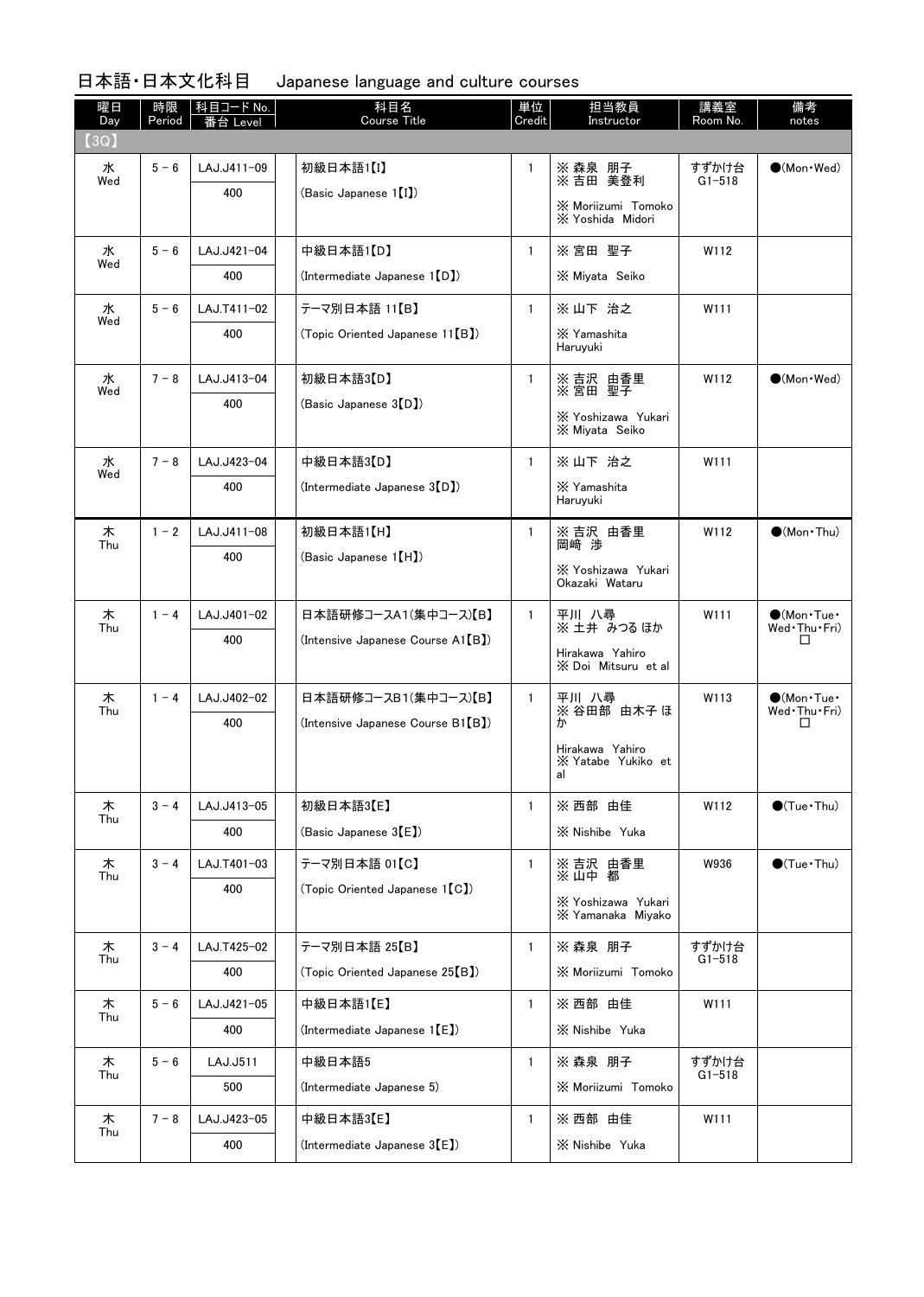| 曜日<br>Day   | 時限<br>Period | 科目コード No.<br>Level | 科目名<br><b>Course Title</b>                   | 単位<br>Credit | 担当教員<br>Instructor                          | 講義室<br>Room No.     | 備考<br>notes                         |
|-------------|--------------|--------------------|----------------------------------------------|--------------|---------------------------------------------|---------------------|-------------------------------------|
| (3Q)        |              |                    |                                              |              |                                             |                     |                                     |
| 金<br>Fri    | $1 - 2$      | LAJ.J413-06        | 初級日本語3【F】                                    | $\mathbf{1}$ | ※ 吉田 美登利<br>※ 斎藤 ちぐさ                        | すずかけ台<br>$G1 - 518$ | $\bigcirc$ (Wed · Fri)              |
|             |              | 400                | (Basic Japanese 3(F)                         |              | X Yoshida Midori<br>X Saito Chigusa         |                     |                                     |
| 金<br>Fri    | $1 - 4$      | LAJ.J401-02        | 日本語研修コースA1(集中コース)【B】                         | $\mathbf{1}$ | 平川 八尋<br>※ 土井 みつる ほか                        | W111                | $\bullet$ (Mon Tue<br>Wed Thu Fri)  |
|             |              | 400                | (Intensive Japanese Course A1 [B])           |              | Hirakawa Yahiro<br>X Doi Mitsuru et al      |                     | ப                                   |
| 金<br>Fri    | $1 - 4$      | LAJ.J402-02        | 日本語研修コースB1(集中コース)【B】                         | $\mathbf{1}$ | 平川 八尋<br>※ 谷田部 由木子 ほ                        | W113                | $\bullet$ (Mon Tue<br>Wed Thu Fri)  |
|             |              | 400                | (Intensive Japanese Course B1(B))            |              | ゕ                                           |                     | □                                   |
|             |              |                    |                                              |              | Hirakawa Yahiro<br>X Yatabe Yukiko et<br>al |                     |                                     |
| 金<br>Fri    | $3 - 4$      | LAJ.T431-04        | テーマ別日本語 31【D】                                | $\mathbf{1}$ | ※ 斎藤 ちぐさ                                    | すずかけ台<br>$G1 - 518$ |                                     |
|             |              | 400                | (Topic Oriented Japanese 31 [D])             |              | X Saito Chigusa                             |                     |                                     |
| 金<br>Fri    | $5 - 6$      | LAJ.J411-06        | 初級日本語1【F】                                    | $\mathbf{1}$ | ※ 綛田 はるみ<br>※ 宮田 聖子                         | W113                | $\bigcirc$ (Tue · Fri)              |
|             |              | 400                | (Basic Japanese $1(F)$ )                     |              | X Kaseda Harumi<br>X Miyata Seiko           |                     |                                     |
| 金<br>Fri    | $5 - 6$      | LAJ.T415-02        | テーマ別日本語 15【B】                                | $\mathbf{1}$ | ※ 谷田部 由木子                                   | W111                |                                     |
|             |              | 400                | (Topic Oriented Japanese 15 <sup>[B]</sup> ) |              | X Yatabe Yukiko                             |                     |                                     |
| 金<br>Fri    | $7 - 8$      | <b>LAJ.T427</b>    | テーマ別日本語 27                                   | $\mathbf{1}$ | ※ 谷田部 由木子                                   | W111                |                                     |
|             |              | 400                | (Topic Oriented Japanese 27)                 |              | X Yatabe Yukiko                             |                     |                                     |
| 金<br>Fri    | $7 - 8$      | LAJ.T443-02        | テーマ別日本語 43【B】                                | $\mathbf{1}$ | ※宮田 聖子                                      | W113                |                                     |
|             |              | 400                | (Topic Oriented Japanese 43 <sup>(B)</sup>   |              | X Miyata Seiko                              |                     |                                     |
| (4Q)        |              |                    |                                              |              |                                             |                     |                                     |
| 未定<br>To be |              | LAJ.T414-02        | テーマ別日本語 14【B】                                | 1            | 平川 八尋                                       |                     |                                     |
| announced   |              | 400                | (Topic Oriented Japanese 14[B])              |              | Hirakawa Yahiro                             |                     |                                     |
| 未定<br>To be |              | <b>LAJ.C604</b>    | 日本語·日本文化研究 4                                 | 1            | 山元 啓史                                       |                     |                                     |
| announced   |              | 600                | (Japanese Culture and Language 4)            |              | Yamamoto Hilofumi                           |                     |                                     |
| 月<br>Mon    | $1 - 2$      | LAJ.J414-04        | 初級日本語4【D】                                    | $\mathbf{1}$ | ※ 吉沢 由香里<br>※ 宮田 聖子                         | W112                | $\bullet$ (Mon Wed)                 |
|             |              | 400                | (Basic Japanese 4(D)                         |              | X Yoshizawa Yukari<br>X Miyata Seiko        |                     |                                     |
| 月<br>Mon    | $1 - 4$      | LAJ.J403-02        | 日本語研修コースA2(集中コース)【B】                         | $\mathbf{1}$ | 平川 八尋<br>※ 土井 みつる ほか                        | W111                | $\bigcirc$ (Mon Tue<br>Wed Thu Fri) |
|             |              | 400                | (Intensive Japanese Course A2(B))            |              | Hirakawa Yahiro<br>X Doi Mitsuru et al      |                     | □                                   |
| 月           | $1 - 4$      | LAJ.J404-02        | 日本語研修コースB2(集中コース)【B】                         | $\mathbf{1}$ | 平川 八尋                                       | W113                | $\bigcirc$ (Mon Tue $\cdot$         |
| Mon         |              | 400                | (Intensive Japanese Course B2(B))            |              | ※ 谷田部 由木子ほ<br>ゕ                             |                     | Wed Thu Fri)<br>□                   |
|             |              |                    |                                              |              | Hirakawa Yahiro<br>X Yatabe Yukiko et<br>al |                     |                                     |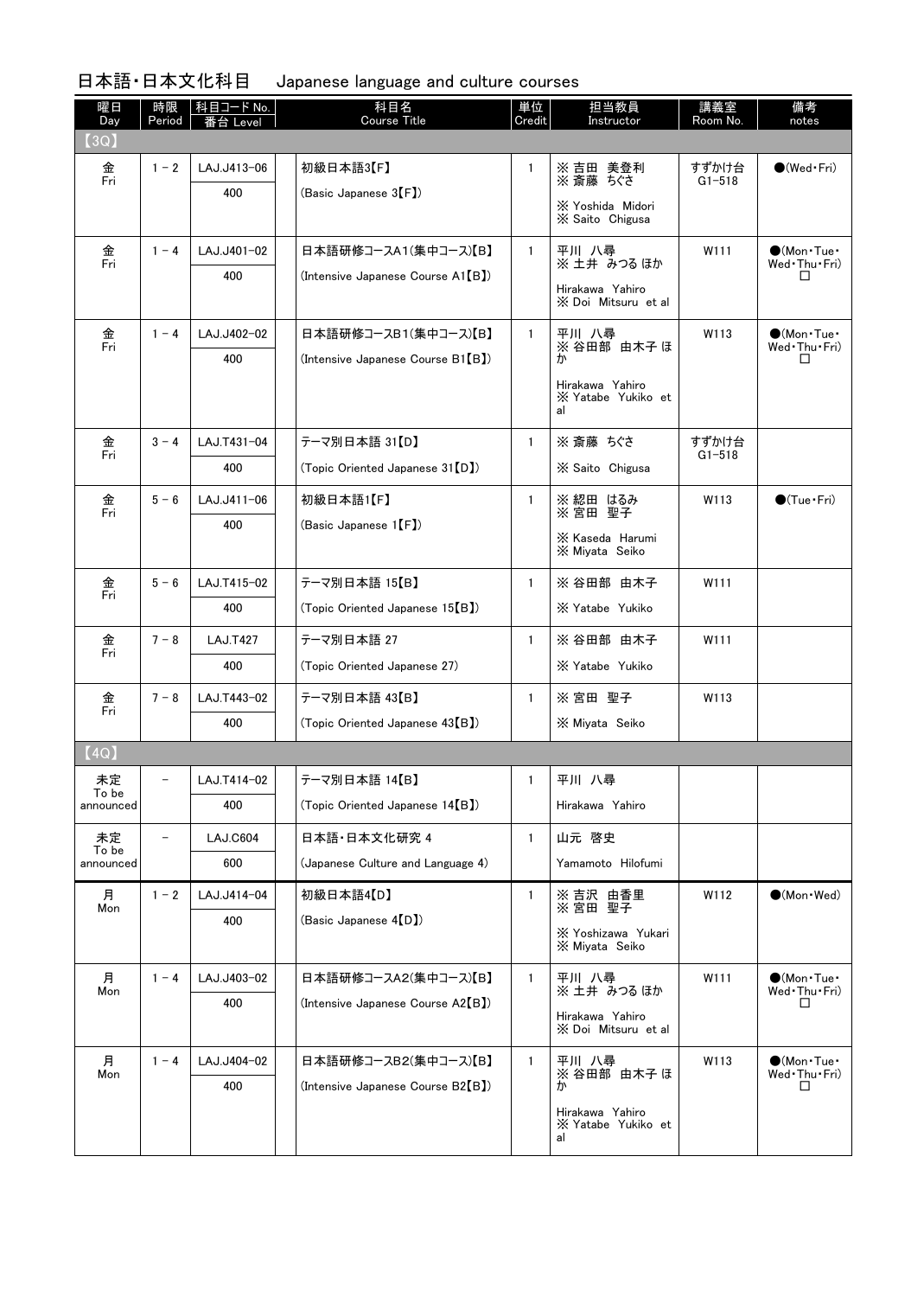| 曜日<br>Day | 時限<br>Period | 科目コード No.<br>eve | 科目名<br><b>Course Title</b>                       | 単位<br>Credit | 担当教員<br>Instructor                    | 講義室<br>Room No.     | 備考<br>notes                                        |
|-----------|--------------|------------------|--------------------------------------------------|--------------|---------------------------------------|---------------------|----------------------------------------------------|
| (4Q)      |              |                  |                                                  |              |                                       |                     |                                                    |
| 月<br>Mon  | $3 - 4$      | LAJ.J412-05      | 初級日本語2【E】                                        | $\mathbf{1}$ | ※ 吉沢 由香里<br>※味埜 裕子                    | W112                | $\bigcirc$ (Mon · Wed)                             |
|           |              | 400              | (Basic Japanese 2【E】)                            |              | X Yoshizawa Yukari                    |                     |                                                    |
|           |              |                  |                                                  |              | <b>X Mino Yuko</b>                    |                     |                                                    |
| 月<br>Mon  | $3 - 4$      | LAJ.J412-07      | 初級日本語2【G】                                        | $\mathbf{1}$ | ※ 森泉 朋子<br>※ 吉田 美登利                   | すずかけ台<br>$G1 - 518$ | $\bullet$ (Mon · Wed)                              |
|           |              | 400              | (Basic Japanese 2 <sup>[G]</sup> )               |              | <b>X Moriizumi Tomoko</b>             |                     |                                                    |
|           |              |                  |                                                  |              | X Yoshida Midori                      |                     |                                                    |
| 月         | $5 - 6$      | LAJ.J412-08      | 初級日本語2【H】                                        | $\mathbf{1}$ | ※吉沢 由香里<br>岡崎 渉                       | W112                | $\bigcirc$ (Mon Thu)                               |
| Mon       |              | 400              | (Basic Japanese 2[H])                            |              | X Yoshizawa Yukari                    |                     |                                                    |
|           |              |                  |                                                  |              | Okazaki Wataru                        |                     |                                                    |
| 月         | $5 - 6$      | LAJ.J412-09      | 初級日本語2【I】                                        | $\mathbf{1}$ | ※ 森泉 朋子<br>※ 吉田 美登利                   | すずかけ台               | $\bullet$ (Mon·Wed)                                |
| Mon       |              | 400              | (Basic Japanese 2 <sup>[1]</sup> )               |              | <b>X Moriizumi Tomoko</b>             | $G1 - 518$          |                                                    |
|           |              |                  |                                                  |              | X Yoshida Midori                      |                     |                                                    |
| 月<br>Mon  | $7 - 8$      | LAJ.J502         | 上級日本語 2.討議をまとめ、書く                                | $\mathbf{1}$ | 山元 啓史                                 | W112                |                                                    |
|           |              | 500              | (Advanced Japanese 2: Writing and<br>Discussion) |              | Yamamoto Hilofumi                     |                     |                                                    |
|           |              |                  | 上級日本語 3.セミナーで発表する                                |              | 山元 啓史                                 |                     |                                                    |
| 月<br>Mon  | $7 - 8$      | LAJ.J503<br>500  | (Advanced Japanese 3: Academic                   | $\mathbf{1}$ | Yamamoto Hilofumi                     | W111                |                                                    |
|           |              |                  | presentation)                                    |              |                                       |                     |                                                    |
| 火<br>Tue  | $1 - 2$      | LAJ.J412-06      | 初級日本語2【F】                                        | $\mathbf{1}$ | ※ 綛田 はるみ<br>※宮田 聖子                    | W112                | $\bigcirc$ (Tue · Fri)                             |
|           |              | 400              | (Basic Japanese 2 <sup>[F]</sup> )               |              | X Kaseda Harumi                       |                     |                                                    |
|           |              |                  |                                                  |              | X Miyata Seiko                        |                     |                                                    |
| 火<br>Tue  | $1 - 2$      | LAJ.J512         | 中級日本語6                                           | $\mathbf{1}$ | ※ 齊藤 眞美                               | W931                |                                                    |
|           |              | 500              | (Intermediate Japanese 6)                        |              | X Saito Masumi                        |                     |                                                    |
| 火<br>Tue  | $1 - 4$      | LAJ.J403-02      | 日本語研修コースA2(集中コース)【B】                             | 1            | 平川 八尋<br>※ 土井 みつるほか                   | W111                | $\bigcirc$ (Mon•Tue•<br>Wed Thu Fri)               |
|           |              | 400              | (Intensive Japanese Course A2 <sup>[B]</sup> )   |              | Hirakawa Yahiro                       |                     | □                                                  |
|           |              |                  |                                                  |              | X Doi Mitsuru et al                   |                     |                                                    |
| 火<br>Tue  | $1 - 4$      | LAJ.J404-02      | 日本語研修コースB2(集中コース)【B】                             | $\mathbf{1}$ | 平川 八尋<br>※ 谷田部 由木子 ほ                  | W113                | $\bullet$ (Mon $\cdot$ Tue $\cdot$<br>Wed Thu Fri) |
|           |              | 400              | (Intensive Japanese Course B2(B))                |              | ゕ                                     |                     | ◻                                                  |
|           |              |                  |                                                  |              | Hirakawa Yahiro<br>X Yatabe Yukiko et |                     |                                                    |
|           |              |                  |                                                  |              | al                                    |                     |                                                    |
| 火<br>Tue  | $3 - 4$      | LAJ.J422-06      | 中級日本語2【F】                                        | $\mathbf{1}$ | ※ 末田 美香子                              | すずかけ台<br>$G1 - 518$ |                                                    |
|           |              | 400              | (Intermediate Japanese 2 <sup>[F]</sup> )        |              | X Sueta Mikako                        |                     |                                                    |
| 火<br>Tue  | $5 - 6$      | LAJ.J414-05      | 初級日本語4【E】                                        | $\mathbf{1}$ | ※ 西部 由佳                               | W111                | $\bigcirc$ (Tue · Thu)                             |
|           |              | 400              | (Basic Japanese 4 <sup>[E]</sup> )               |              | X Nishibe Yuka                        |                     |                                                    |
| 火<br>Tue  | $5 - 6$      | LAJ.J424-06      | 中級日本語4【F】                                        | $\mathbf{1}$ | ※ 末田 美香子                              | すずかけ台<br>$G1 - 518$ |                                                    |
|           |              | 400              | (Intermediate Japanese 4(F)                      |              | X Sueta Mikako                        |                     |                                                    |
| 火         | $5 - 6$      | LAJ.T401-04      | テーマ別日本語 01【D】                                    | $\mathbf{1}$ | ※ 吉沢 由香里<br>※ 山中 都                    | W112                | $\bigcirc$ (Tue · Thu)                             |
| Tue       |              | 400              | (Topic Oriented Japanese 1 <sup>[D]</sup> )      |              | X Yoshizawa Yukari                    |                     |                                                    |
|           |              |                  |                                                  |              | X Yamanaka Miyako                     |                     |                                                    |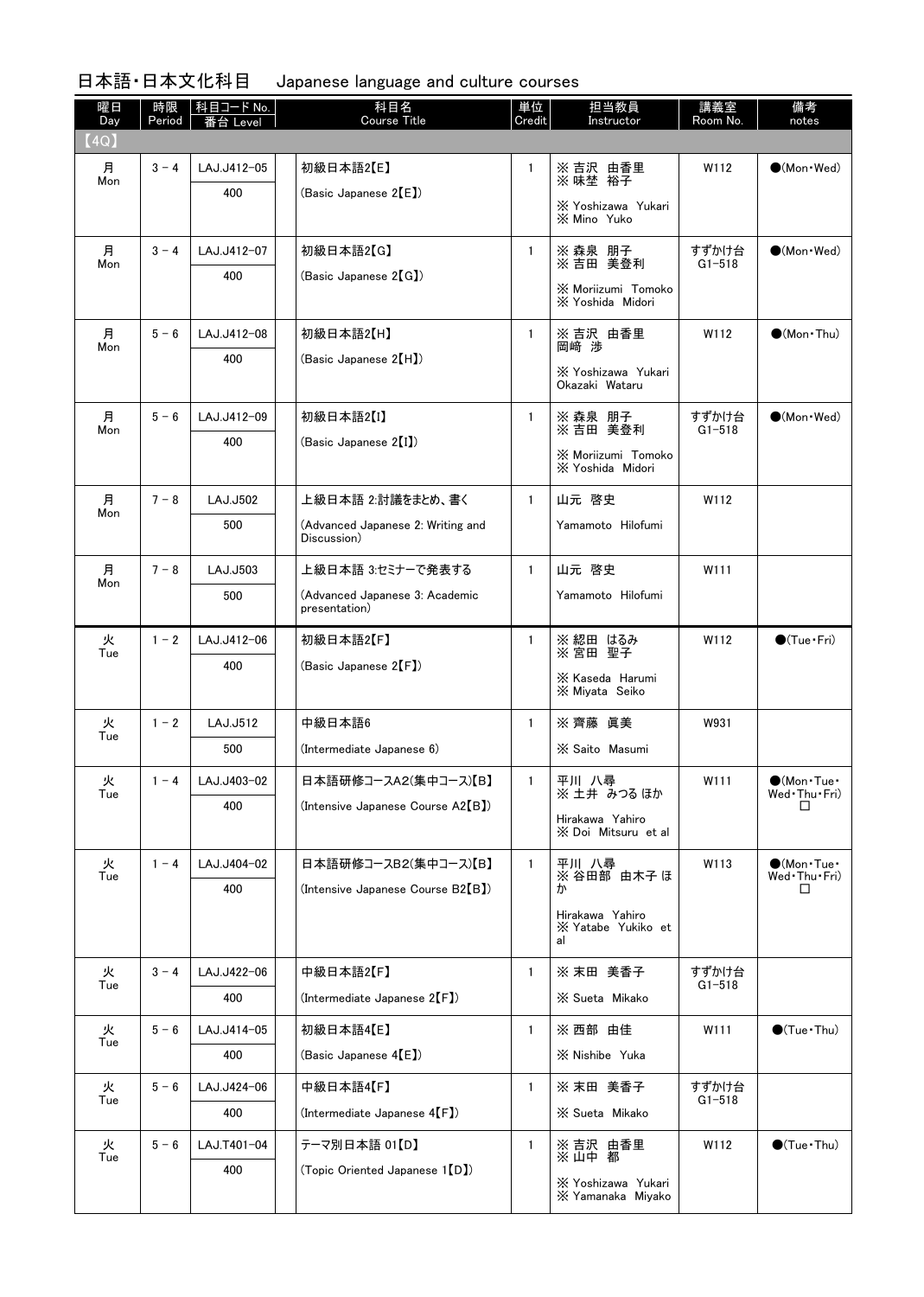| 曜日<br>Day | 時限<br>Period | 科目コード No.<br>Level | 科目名<br><b>Course Title</b>                  | 単位<br>Credit | 担当教員<br>Instructor                            | 講義室<br>Room No.     | 備考<br>notes                          |
|-----------|--------------|--------------------|---------------------------------------------|--------------|-----------------------------------------------|---------------------|--------------------------------------|
| (4Q)      |              |                    |                                             |              |                                               |                     |                                      |
| 火<br>Tue  | $5 - 6$      | LAJ.T422-02        | テーマ別日本語 22【B】                               | $\mathbf{1}$ | ※ 斎藤 ちぐさ                                      | W113                |                                      |
|           |              | 400                | (Topic Oriented Japanese 22 <sup>[B])</sup> |              | X Saito Chigusa                               |                     |                                      |
| 火         | $7 - 8$      | LAJ.T424-02        | テーマ別日本語 24【B】                               | $\mathbf{1}$ | ※ 草野 宗子                                       | W111                |                                      |
| Tue       |              | 400                | (Topic Oriented Japanese 24[B])             |              | X Kusano Muneko                               |                     |                                      |
| 火         | $7 - 8$      | LAJ.T432-03        | テーマ別日本語 32【B】                               | $\mathbf{1}$ | ※ 斎藤 ちぐさ                                      | W113                |                                      |
| Tue       |              | 400                | (Topic Oriented Japanese 32[B])             |              | X Saito Chigusa                               |                     |                                      |
| 火<br>Tue  | $7 - 8$      | LAJ.T442-02        | テーマ別日本語 42【B】                               | $\mathbf{1}$ | ※山中都                                          | W112                |                                      |
|           |              | 400                | (Topic Oriented Japanese 42 <sup>[B])</sup> |              | X Yamanaka Miyako                             |                     |                                      |
| 水<br>Wed  | $1 - 2$      | LAJ.J412-05        | 初級日本語2【E】                                   | $\mathbf{1}$ | ※ 吉沢 由香里<br>※ 味埜 裕子                           | W112                | $\bullet$ (Mon $\cdot$ Wed)          |
|           |              | 400                | (Basic Japanese 2【E】)                       |              | X Yoshizawa Yukari                            |                     |                                      |
|           |              |                    |                                             |              | <b>X Mino Yuko</b>                            |                     |                                      |
| 水<br>Wed  | $1 - 2$      | LAJ.J412-07        | 初級日本語2【G】                                   | $\mathbf{1}$ | ※ 森泉 朋子<br>※ 吉田 美登利                           | すずかけ台<br>$G1 - 518$ | $\bullet$ (Mon · Wed)                |
|           |              | 400                | (Basic Japanese 2【G】)                       |              | <b>X Moriizumi Tomoko</b>                     |                     |                                      |
|           |              |                    |                                             |              | X Yoshida Midori                              |                     |                                      |
| 水<br>Wed  | $1 - 4$      | LAJ.J403-02        | 日本語研修コースA2(集中コース)【B】                        | $\mathbf{1}$ | 平川 八尋<br>※ 土井 みつる ほか                          | W111                | $\bigcirc$ (Mon•Tue•<br>Wed Thu Fri) |
|           |              | 400                | (Intensive Japanese Course A2【B】)           |              | Hirakawa Yahiro                               |                     | ப                                    |
|           |              |                    |                                             |              | X Doi Mitsuru et al                           |                     |                                      |
| 水<br>Wed  | $1 - 4$      | LAJ.J404-02        | 日本語研修コースB2(集中コース)【B】                        | $\mathbf{1}$ | 平川 八尋<br>※ 谷田部 由木子 ほ                          | W113                | $\bigcirc$ (Mon•Tue•<br>Wed Thu Fri) |
|           |              | 400                | (Intensive Japanese Course B2【B】)           |              | ゕ                                             |                     | ப                                    |
|           |              |                    |                                             |              | Hirakawa Yahiro<br>X Yatabe Yukiko et<br>al   |                     |                                      |
|           |              | LAJ.J414-06        | 初級日本語4【F】                                   |              |                                               | すずかけ台               | $\bigcirc$ (Wed · Fri)               |
| 水<br>Wed  | $3 - 4$      | 400                | (Basic Japanese 4 <sup>[F]</sup> )          | 1            | ※ 吉田<br>美登利<br>※ 斎藤<br>ちぐさ                    | $G1 - 518$          |                                      |
|           |              |                    |                                             |              | X Yoshida Midori<br>X Saito Chigusa           |                     |                                      |
| 水         | $5 - 6$      | LAJ.J412-09        | 初級日本語2【I】                                   | $\mathbf{1}$ | ※ 森泉 朋子                                       | すずかけ台               | $\bullet$ (Mon Wed)                  |
| Wed       |              | 400                | (Basic Japanese 2【I】)                       |              | ※吉田 美登利                                       | $G1 - 518$          |                                      |
|           |              |                    |                                             |              | <b>X Moriizumi Tomoko</b><br>X Yoshida Midori |                     |                                      |
| 水         | $5 - 6$      | LAJ.J422-04        | 中級日本語2【D】                                   | $\mathbf{1}$ | ※ 宮田 聖子                                       | W112                |                                      |
| Wed       |              | 400                | (Intermediate Japanese 2 <sup>[D]</sup> )   |              | X Miyata Seiko                                |                     |                                      |
| 水         | $5 - 6$      | LAJ.T412-02        | テーマ別日本語 12【B】                               | $\mathbf{1}$ | ※ 山下 治之                                       | W111                |                                      |
| Wed       |              | 400                | (Topic Oriented Japanese 12[B])             |              | X Yamashita                                   |                     |                                      |
|           |              |                    |                                             |              | Haruyuki                                      |                     |                                      |
| 水<br>Wed  | $7 - 8$      | LAJ.J414-04        | 初級日本語4【D】                                   | $\mathbf{1}$ | ※ 吉沢 由香里<br>※ 宮田 聖子                           | W112                | $\bullet$ (Mon $\cdot$ Wed)          |
|           |              | 400                | (Basic Japanese 4【D】)                       |              | X Yoshizawa Yukari<br>X Miyata Seiko          |                     |                                      |
|           |              |                    |                                             |              |                                               |                     |                                      |
| 水<br>Wed  | $7 - 8$      | LAJ.J424-04<br>400 | 中級日本語4【D】<br>(Intermediate Japanese 4(D))   | $\mathbf{1}$ | ※ 山下 治之<br>X Yamashita                        | W111                |                                      |
|           |              |                    |                                             |              | Haruyuki                                      |                     |                                      |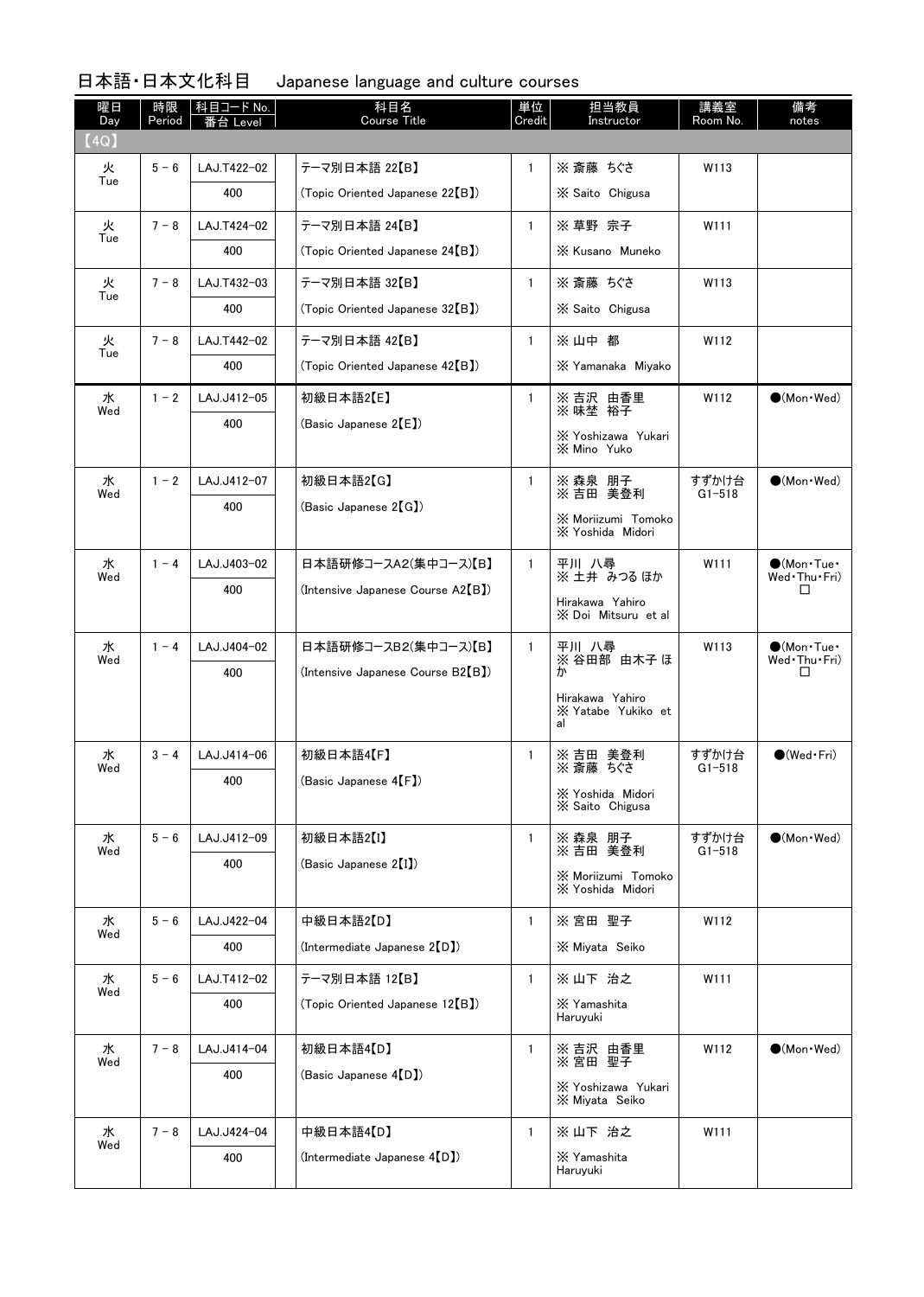| 曜日<br>Day | 時限<br>Period | │科目コード No.<br>を合 Level | 科目名<br><b>Course Title</b>                   | 単位<br>Credit | 担当教員<br>Instructor                          | 講義室<br>Room No.     | 備考<br>notes                                        |
|-----------|--------------|------------------------|----------------------------------------------|--------------|---------------------------------------------|---------------------|----------------------------------------------------|
| (4Q)      |              |                        |                                              |              |                                             |                     |                                                    |
| 木<br>Thu  | $1 - 2$      | LAJ.J412-08            | 初級日本語2【H】                                    | $\mathbf{1}$ | ※吉沢 由香里<br>岡崎 渉                             | W112                | $\bigcirc$ (Mon•Thu)                               |
|           |              | 400                    | (Basic Japanese 2 <sup>[H])</sup>            |              | X Yoshizawa Yukari<br>Okazaki Wataru        |                     |                                                    |
| 木         | $1 - 4$      | LAJ.J403-02            | 日本語研修コースA2(集中コース)【B】                         | $\mathbf{1}$ | 平川 八尋<br>※土井 みつるほか                          | W111                | $\bullet$ (Mon $\cdot$ Tue $\cdot$<br>Wed Thu Fri) |
| Thu       |              | 400                    | (Intensive Japanese Course A2(B))            |              | Hirakawa Yahiro                             |                     | ப                                                  |
|           |              |                        |                                              |              | X Doi Mitsuru et al                         |                     |                                                    |
| 木<br>Thu  | $1 - 4$      | LAJ.J404-02            | 日本語研修コースB2(集中コース)【B】                         | $\mathbf{1}$ | 平川 八尋<br>※ 谷田部 由木子 ほ                        | W113                | $\bullet$ (Mon Tue<br>Wed Thu Fri)                 |
|           |              | 400                    | (Intensive Japanese Course B2(B))            |              | ゕ                                           |                     | ப                                                  |
|           |              |                        |                                              |              | Hirakawa Yahiro<br>X Yatabe Yukiko et<br>al |                     |                                                    |
| 木<br>Thu  | $3 - 4$      | LAJ.J414-05            | 初級日本語4【E】                                    | $\mathbf{1}$ | ※ 西部 由佳                                     | W112                | $\bigcirc$ (Tue · Thu)                             |
|           |              | 400                    | (Basic Japanese $4(E)$ )                     |              | X Nishibe Yuka                              |                     |                                                    |
| 木<br>Thu  | $3 - 4$      | LAJ.T401-04            | テーマ別日本語 01【D】                                | $\mathbf{1}$ | ※ 吉沢 由香里<br>※ 山中 都                          | W936                | $\bigcirc$ (Tue · Thu)                             |
|           |              | 400                    | (Topic Oriented Japanese 1(D)                |              | X Yoshizawa Yukari                          |                     |                                                    |
|           |              |                        |                                              |              | X Yamanaka Miyako                           |                     |                                                    |
| 木<br>Thu  | $3 - 4$      | LAJ.T426-02            | テーマ別日本語 26【B】                                | $\mathbf{1}$ | ※ 森泉 朋子                                     | すずかけ台<br>$G1 - 518$ |                                                    |
|           |              | 400                    | (Topic Oriented Japanese 26 <sup>[B]</sup> ) |              | <b>X Moriizumi Tomoko</b>                   |                     |                                                    |
| 木<br>Thu  | $5 - 6$      | LAJ.J422-05            | 中級日本語2【E】                                    | $\mathbf{1}$ | ※ 西部 由佳                                     | W111                |                                                    |
|           |              | 400                    | (Intermediate Japanese 2(E))                 |              | X Nishibe Yuka                              |                     |                                                    |
| 木<br>Thu  | $5 - 6$      | LAJ.T448-02            | テーマ別日本語 48【B】                                | $\mathbf{1}$ | ※ 森泉 朋子                                     | すずかけ台<br>$G1 - 518$ |                                                    |
|           |              | 400                    | (Topic Oriented Japanese 48[B])              |              | <b>X Moriizumi Tomoko</b>                   |                     |                                                    |
| 木<br>Thu  | $7 - 8$      | LAJ.J424-05            | 中級日本語4【E】                                    | $\mathbf{1}$ | ※ 西部 由佳                                     | W111                |                                                    |
|           |              | 400                    | $($ Intermediate Japanese $4(E)$             |              | X Nishibe Yuka                              |                     |                                                    |
| 金<br>Fri  | $1 - 2$      | LAJ.J414-06            | 初級日本語4【F】                                    | 1            | ※ 吉田 美登利<br>※ 斎藤 ちぐさ                        | すずかけ台<br>$G1 - 518$ | $\bigcirc$ (Wed · Fri)                             |
|           |              | 400                    | (Basic Japanese 4 <sup>[F]</sup> )           |              | X Yoshida Midori<br>X Saito Chigusa         |                     |                                                    |
|           |              |                        | 日本語研修コースA2(集中コース)【B】                         |              | 平川 八尋                                       |                     |                                                    |
| 金<br>Fri  | $1 - 4$      | LAJ.J403-02<br>400     | (Intensive Japanese Course A2(B))            | $\mathbf{1}$ | ※ 土井 みつる ほか                                 | W <sub>111</sub>    | $\bigcirc$ (Mon•Tue•<br>Wed Thu Fri)<br>ப          |
|           |              |                        |                                              |              | Hirakawa Yahiro<br>X Doi Mitsuru et al      |                     |                                                    |
| 金<br>Fri  | $1 - 4$      | LAJ.J404-02            | 日本語研修コースB2(集中コース)【B】                         | $\mathbf{1}$ | 平川 八尋                                       | W113                | $\bigcirc$ (Mon·Tue·                               |
|           |              | 400                    | (Intensive Japanese Course B2(B))            |              | ※ 谷田部 由木子 ほ<br>ゕ                            |                     | Wed Thu Fri)<br>ப                                  |
|           |              |                        |                                              |              | Hirakawa Yahiro<br>X Yatabe Yukiko et<br>al |                     |                                                    |
| 金         | $3 - 4$      | LAJ.T432-04            | テーマ別日本語 32【D】                                | $\mathbf{1}$ | ※ 斎藤 ちぐさ                                    | すずかけ台               |                                                    |
| Fri       |              | 400                    | (Topic Oriented Japanese 32 <sup>(D)</sup>   |              | X Saito Chigusa                             | $G1 - 518$          |                                                    |
| 金<br>Fri  | $5 - 6$      | LAJ.J412-06            | 初級日本語2【F】                                    | $\mathbf{1}$ | ※ 綛田 はるみ<br>※ 宮田 聖子                         | W113                | $\bigcirc$ (Tue•Fri)                               |
|           |              | 400                    | (Basic Japanese 2 <sup>[F]</sup> )           |              | X Kaseda Harumi                             |                     |                                                    |
|           |              |                        |                                              |              | X Miyata Seiko                              |                     |                                                    |